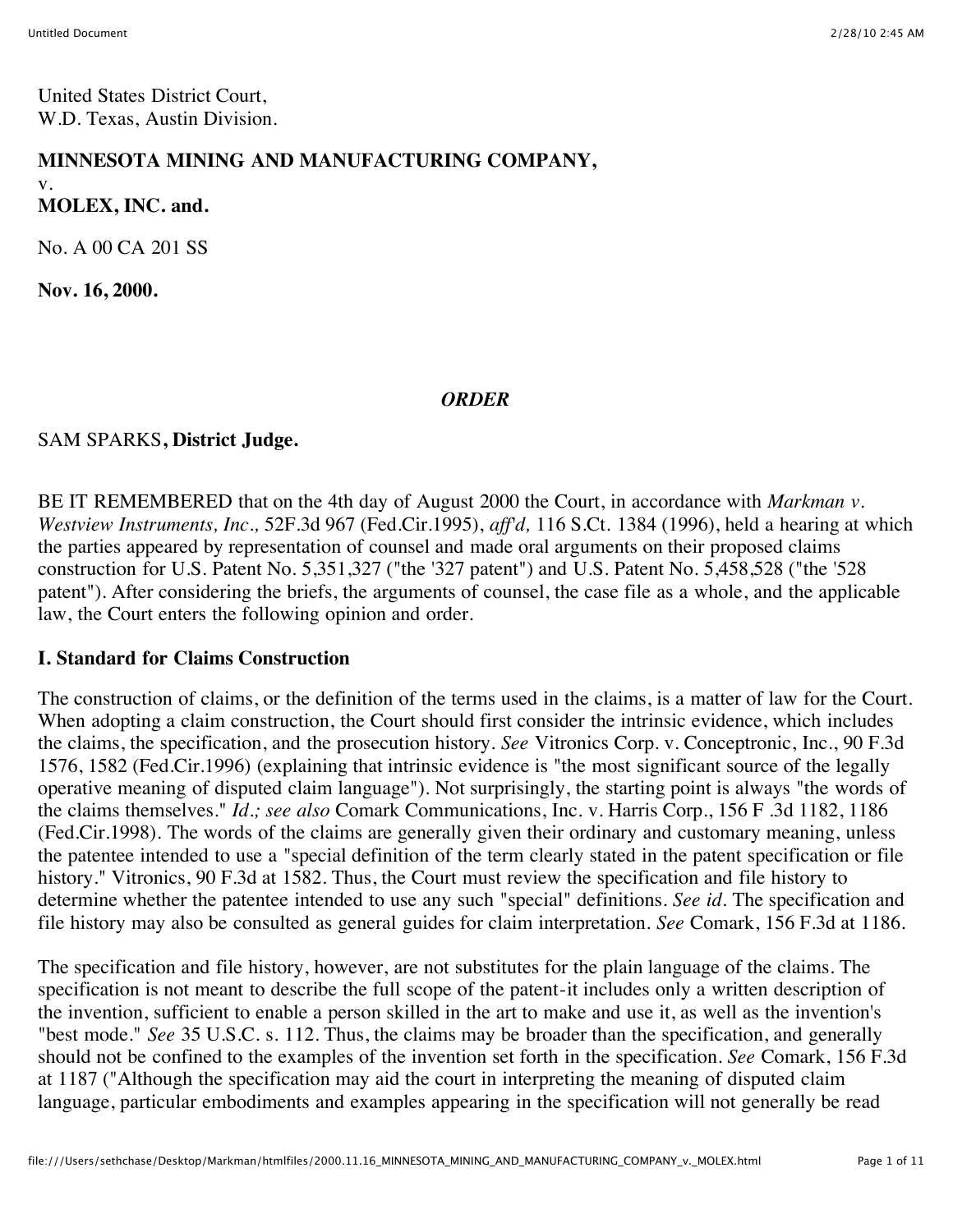into the claims."). Indeed, the Federal Circuit has repeatedly emphasized that "limitations from the specification are not to be read into the claims." Id. at 1186.

In addition to examining the intrinsic evidence the Court may, in its discretion, receive extrinsic evidence regarding the proper construction of the patent's terms. *See* Key Pharmaceuticals v. Hercon Labs. Corp., 161 F.3d 709, 716 (Fed.Cir.1998) ("[T]rial courts generally can hear expert testimony for background and education on the technology implicated by the presented claim construction issues, and trial courts have broad discretion in this regard."). Prior to the *Markman* hearing, the plaintiff, Minnesota Mining and Manufacturing Company ("3M"), provided an expert affidavit and defendant Molex provided excerpts from several dictionaries as extrinsic evidence.

### **II. The** '327 Patent

## **A. "chamfered surface"**

The '327 Patent generally describes a fiberoptic cable connector, and more specifically the cylindrical casing that houses the end of the cable to be connected. This casing is often referred to as a "ferrule" in the '327 Patent. The phrase "chamfered surface" is used in claims 1 and 7 of the '327 Patent, to generally describe a portion of the ferrule surface. 3M argues the surface referred to by this phrase should be restricted to a specific location on the ferrule, and proposes the following definition: "beveled surface between the side wall and spherical end face of the ferrule." Molex contends the phrase should be defined as "beveled surface on an otherwise sharp edge or corner," Finally, the other defendant, Seiko Instruments ("Seiko"), proposes the phrase be defined simply as "beveled surface." The Court agrees with Seiko.

The phrase "chamfered surface" is not expressly defined in the specification of the '327 Patent. However, in several places the specification refers to the ferrule as having a "beveled or chamfered" surface. *See* '327 Patent, at 2:18 and 4:32. Moreover, contrary to 3M's proposed definition, there is nothing in the '327 Patent requiring this surface to be "between the side wall and spherical end face of the ferrule." The Court declines to read this restriction into the claims. Indeed, the claim language itself adequately describes the location of this surface, by stating the chamfered surface is located at the distal end of the ferrule and is adjacent to the generally spherical end face of the ferrule. *See* '327 Patent, Claim 1. Finally, contrary to Molex's argument, there is nothing in the claim language or the rest of the '327 Patent that necessarily restricts the chamfered surface to being "on an otherwise sharp edge or corner." Molex's proposed restriction comes solely from a dictionary; the Court declines to adopt this restriction. Therefore, the Court will adopt Seiko's proposed definition and construe the phrase "chamfered surface" in claims 1 and 7 of the '327 Patent to mean "chamfered or beveled surface."

# **B. "generally spherical"**

This phrase is used in claims 1, 5 and 7 of the '327 Patent, to describe the rounded "end face" of the ferrule. The end face is basically the surface of the ferrule that is designed to connect with another ferrule, to make the fiberoptic link. For the phrase "generally spherical," 3M proposes the following definition: "approximating a spherical surface such that one skilled in the art may identify an apex." Molex contends the phrase should be defined only as "approximates a spherical surface." Seiko proposes no definition for this phrase. The Court agrees with 3M's proposed definition.

3M's definition is taken straight from the specification of the '327 Patent, which states "the term 'spherical' should be construed as including" a surface that "sufficiently approximates a spherical surface to enable one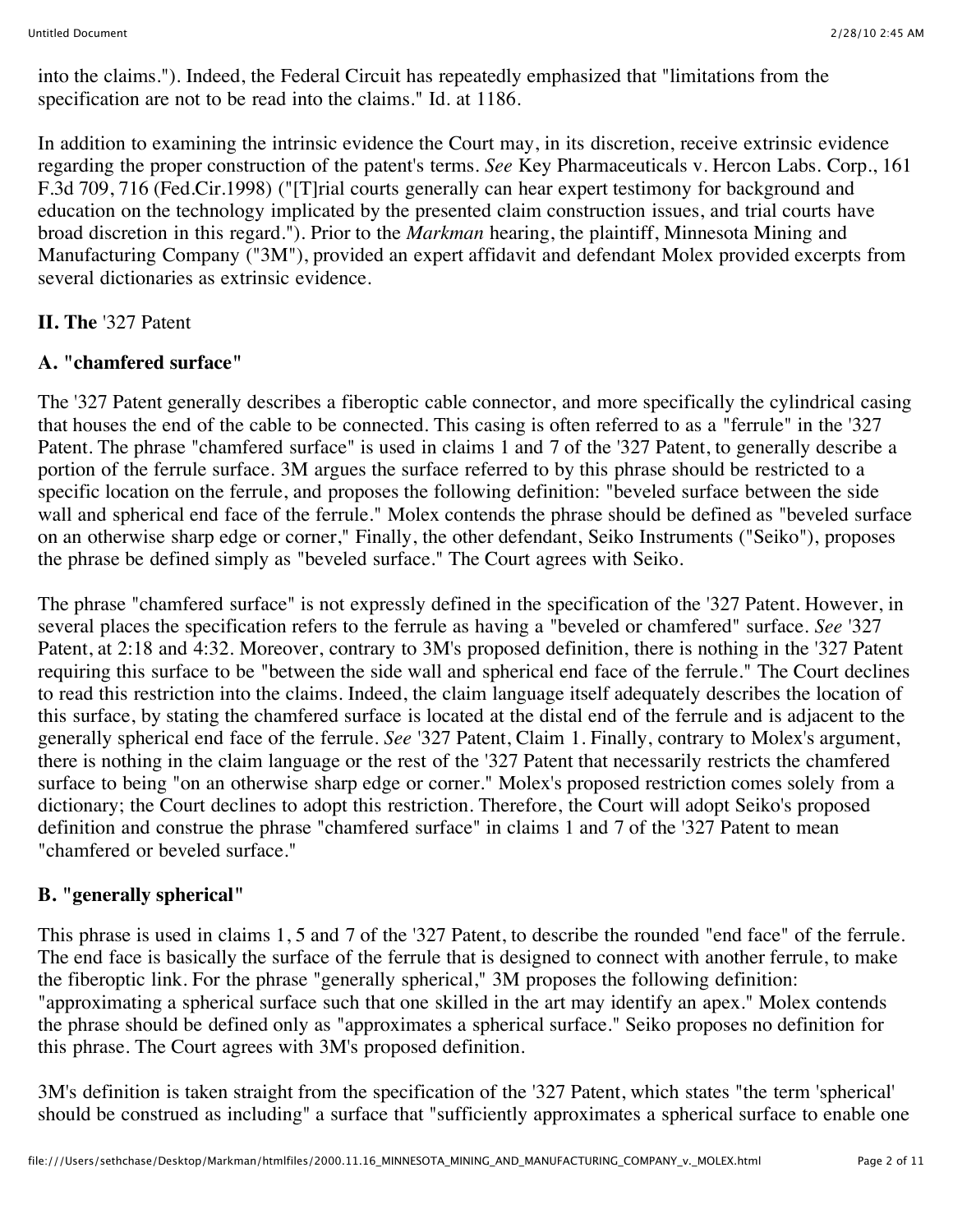skilled in the art to identify its apex." *See* '327 Patent, at 6:29-6:35. Accordingly, the Court will construe the phrase "generally FN1 spherical" in claims 1, 5 and 7 of the ' 327 Patent to mean "approximating a spherical surface such that one skilled in the art may identify an apex."

FN1. The claims of the '327 Patent are permeated with the term "generally." The Court notes that using this term repeatedly to "specify" a claimed invention is like boxing with one arm.

### **C. "adjacent"**

This term is used in claims 1 and 7 of the '327 Patent, to describe the location of the chamfered surface relative to the end face. 3M claims the term should be defined as "right next to and in contact with." Molex claims it should mean "next to," while Seiko argues the term "adjacent" really means "intersects."

The Court continues to be amazed that parties in patent litigation feel the need to re-define straightforward, simple terms. The term "adjacent" is used in the claims of the '327 Patent in its ordinary, everyday manner, and the specification contains no special definition of this term. Asking the Court to define "adjacent" is akin to asking the Court to define "is." The Court declines to play this game of semantics, and will not further define the term "adjacent" as used in the '327 Patent.

#### **D. "apex" and "angle of inclination"**

The term "apex" is used in independent claim 1 and dependent claims 2 and 6 of the '327 Patent, to describe a point on the rounded, slightly tilted end face of the ferrule. The term "angle of inclination" is used to define the slight tilt of the ferrule's end face. This is one of the main areas of contention between the parties, and the dispute boils down to whether the tangent of the apex must be "absolutely" parallel to the angle of inclination (as Seiko argues) or whether it can be "generally" parallel to this angle (as 3M and Molex argue).

3M initially proposed one definition of "apex" in its claim construction brief and then, for the convenience of the Court, decided to change its definition of "apex" on the morning of the hearing. 3M's current proposed definition is: "a point on the generally spherical end face whose tangent is generally parallel with the general plane of inclination of the spherical end face and whose tangent is parallel to the precise place of inclination." FN2 Molex proposes the following definition: "that point on a spherical surface whose tangent is generally parallel with the angle of inclination, where the angle of inclination is defined as the angle between a plane normal to the axis of the ferrule and a line between diametrically opposed points where the spherical surface intersects the chamfered surface of the ferrule." Seiko's proposal is as follows: "the point in the spherical endface whose tangent is parallel with the angle of inclination of the spherical surface, the angle of inclination being defined by the points A and B in Fig. 4 where the spherical surface intersects the chamfered surface." The Court finds none of these definitions completely accurate, and instead adopts the definition expressly provided in the specification.

FN2. The terms "general plane of inclination" and "precise place of inclination" appear nowhere in the patent, the prosecution history, or the briefs. For whatever reason, 3M waited until the morning of the *Markman* hearing to introduce these novel terms.

The specification states "the term 'apex' as used herein refers to that point on [a] spherical surface whose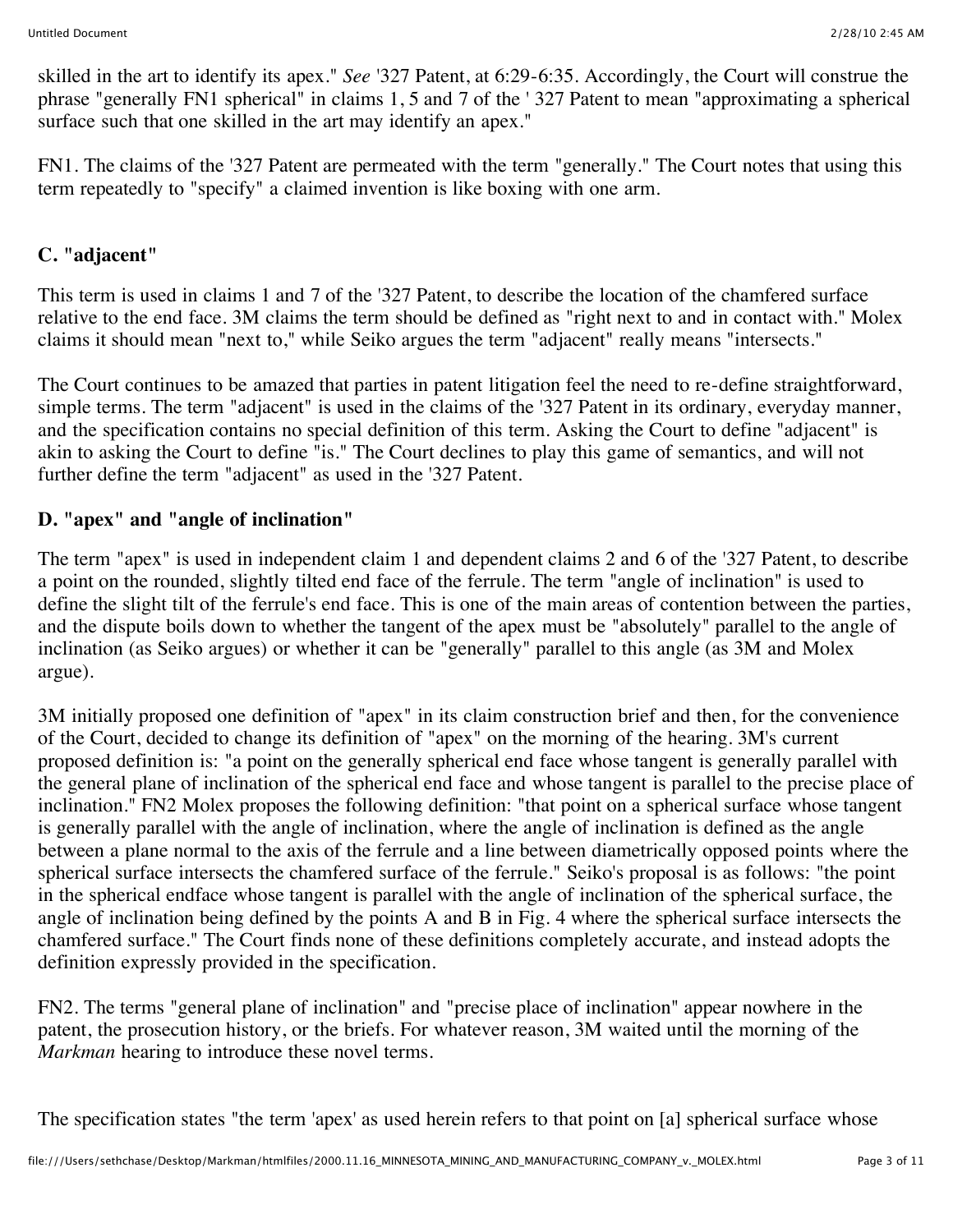tangent is generally parallel with the angle of inclination of [the] spherical surface." *See* '327 Patent, at 2:28- 2:31. The specification further defines "angle of inclination" as "the line formed between the diametrically opposed points A and B [of Figure 1] where [the] spherical surface intersects the chamfered surface." *See id.* at 2:32-2:35. Thus, the patentee chose to use "generally parallel" to define the apex and to specifically define the angle of inclination using Figure 1 of the '327 Patent; the Court therefore will adopt these special definitions. *See* Vitronics, 90 F.3d at 1582 (holding that, when patentee intended to use a "special definition of the term clearly stated in the patent specification or file history," Court should adopt this definition). The Court further notes the patentee made clear that generally parallel does not mean absolutely parallel, as Seiko argues. In the next sentence of the specification, the patentee explained "the tangent at [the] apex may not be perfectly parallel with the line between points A and B." *See* '327 Patent, at 2:39-2:40.

Despite the plain language of the claims and the specification, Seiko argues the phrase "generally parallel" is "hopelessly ambiguous" and would cause the '327 Patent to encompass prior art .FN3 Specifically, Seiko contends the ' 327 Patent was distinguished from prior art by having the bore (the hole where the fiberoptic cable is placed) centered on the apex, and more specifically by placing the bore within 50 microns of this apex. Seiko argues the term "generally parallel" will broaden the scope of the ' 327 Patent, so that "the apex could be found anywhere along the spherical endface." While this may be true, it has no bearing on the 50 micron issue-no matter where the apex is, the bore still may be within 50 microns of it.FN4 The relationship of the bore to the apex is described in the next section.

FN3. In general, "claims should be read in a way that avoids ensnaring prior art if it is possible to do so." Harris Corp. v. IXYS Corp., 114 F.3d 1149, 1153 (Fed.Cir.1997).

FN4. Indeed, to avoid reading upon prior art, the bore must be within this distance, as discussed in the following section.

Accordingly, the Court will construe "apex" to mean "that point on a spherical surface whose tangent is generally parallel with the angle of inclination of the spherical surface" and will further construe "angle of inclination" to mean "the line formed between the diametrically opposed points A and B of Figure 1 of the '327 Patent, where the spherical surface intersects the chamfered surface."

#### **E. "approximately coincides with said bore"**

This phrase is used in claim 1 of the '327 Patent, to describe the location of the apex. 3M proposes the phrase be defined as: "the apex is at least within 50 micrometers ((mu) m) of the axis of the bore." Similarly, Seiko proposes it be defined as: "within 50 microns of the fiber axis." Molex takes a different approachsupported only by a dictionary reference-and argues the phrase should be defined as: "comes close to coinciding with the bore." The Court agrees with Seiko's definition.

As noted in the discussion of "apex," to avoid ensnaring prior art, this phrase must be defined so that the apex is within 50 microns of the bore. 3M and Seiko agree on this issue, although they differ slightly on whether the 50 microns should be measured from the center of the bore or the center of the fiberoptic cable.FN5 Either point of measurement should yield the same result, since, as 3M explains, "[t]he fiber is, during use, centered in the bore." *See* Plaintiff's Claim Construction Brief, at 13. In addition, the specification refers to both "an apex which is approximately centered on the bore (at least within 50 (mu)m,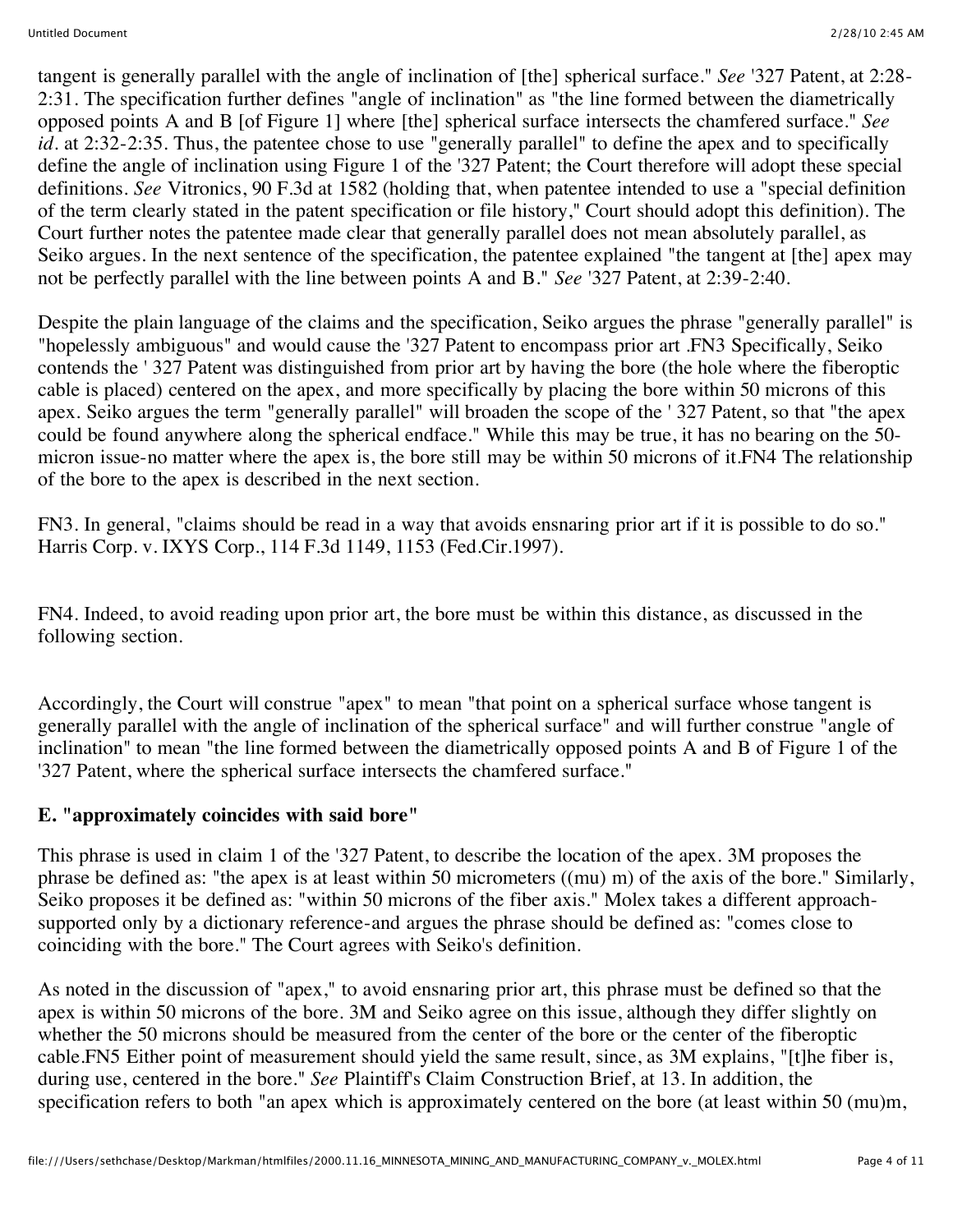and typically within 10 (mu) m" and the "centering of the apex to within 50 (mu)m of the fiber axis." *See* '327 Patent, at 3:9-3:10 and 4:23. Thus, the Court will construe the phrase "approximately coincides with said bore" to mean "within 50 microns of the fiber axis." FN6

FN5. Seiko and 3M also differ on their precise unit of measurement-Seiko uses the term "micron" while 3M uses the term "micrometer." The parties did not address this issue in their briefs or at the hearing, and the Court will assume that both units of measurement are interchangeable.

FN6. As noted, this construction addresses Seiko's prior art concerns. Under the plain language of the claims, no matter where the apex is, it will have to "approximately coincide" with the bore. Because the Court defines "approximately coincides" to mean within 50 microns, the apex described in claims 1, 2 and 6 of the '327 Patent must be within 50 microns of the bore.

#### **F. "of said bore"**

This phrase is used in claims 2 and 6 of the '327 Patent to describe whether a specified distance between the apex and the bore is measured from the center (or axis) of the bore, or whether it is measured from any part of the bore. 3M claims it should be measured from the center, and proposes the phrase be defined as: "of the axis of the bore." Molex argues the measurement can be made from anywhere on the bore, and therefore makes the monumental suggestion that "said" be changed to "the," such that the phrase is defined as: "of the bore." Seiko offers no proposal for this phrase. The Court agrees with 3M.

Claim 2 refers to the apex being "within 50 (mu)m of said bore" and claim 6 refers to the apex being "within 10 (mu)m of said bore." For the reasons discussed above, because the specification repeatedly refers to the "axis" and "center" of the bore or fiber, and because it would make no sense to align the apex with the outer edge of the bore rather than its center, the Court will construe the phrase "of said bore" in claims 2 and 6 of the '327 Patent to mean "of the axis of the bore."

#### **G. "a tangent at said bore which is generally parallel with said plane of inclination"**

This phrase is used in claim 7 of the '327 Patent. The issue here is the same as discussed above for the terms "apex," "angle of inclination" and "approximately coincides with said bore"-namely, whether the tangent is "generally" parallel or absolutely parallel to the angle of inclination. Once again, 3M changed its proposed definition on the morning of the *Markman* hearing. 3M's current proposed definition is: "tangent is generally parallel with the general plane of inclination of the spherical end face, tangent is parallel to the precise place of inclination, and is within 50 micrometers of the fiber axis of the bore." Seiko proposes the following definition: "a tangent within 50 microns of the fiber axis that is parallel to the plane of inclination defined by the line formed between the points A and B where the spherical surface intersects the chamfered surface." Molex has no proposed definition for this term. The Court agrees, generally, with Seiko's definition. (Yes, the pun was intended.)

For the reasons presented in the preceding discussions, the tangent must be within 50 microns of the optical fiber's center (again, the fiber's center should be the same as the bore's center), and must be "generally" parallel with the angle of inclination. Therefore, the Court will construe the phrase "a tangent at said bore which is generally parallel with said plane of inclination" in claim 7 of the '327 Patent to mean "a tangent within 50 microns of the fiber axis that is generally parallel to the plane of inclination defined by the line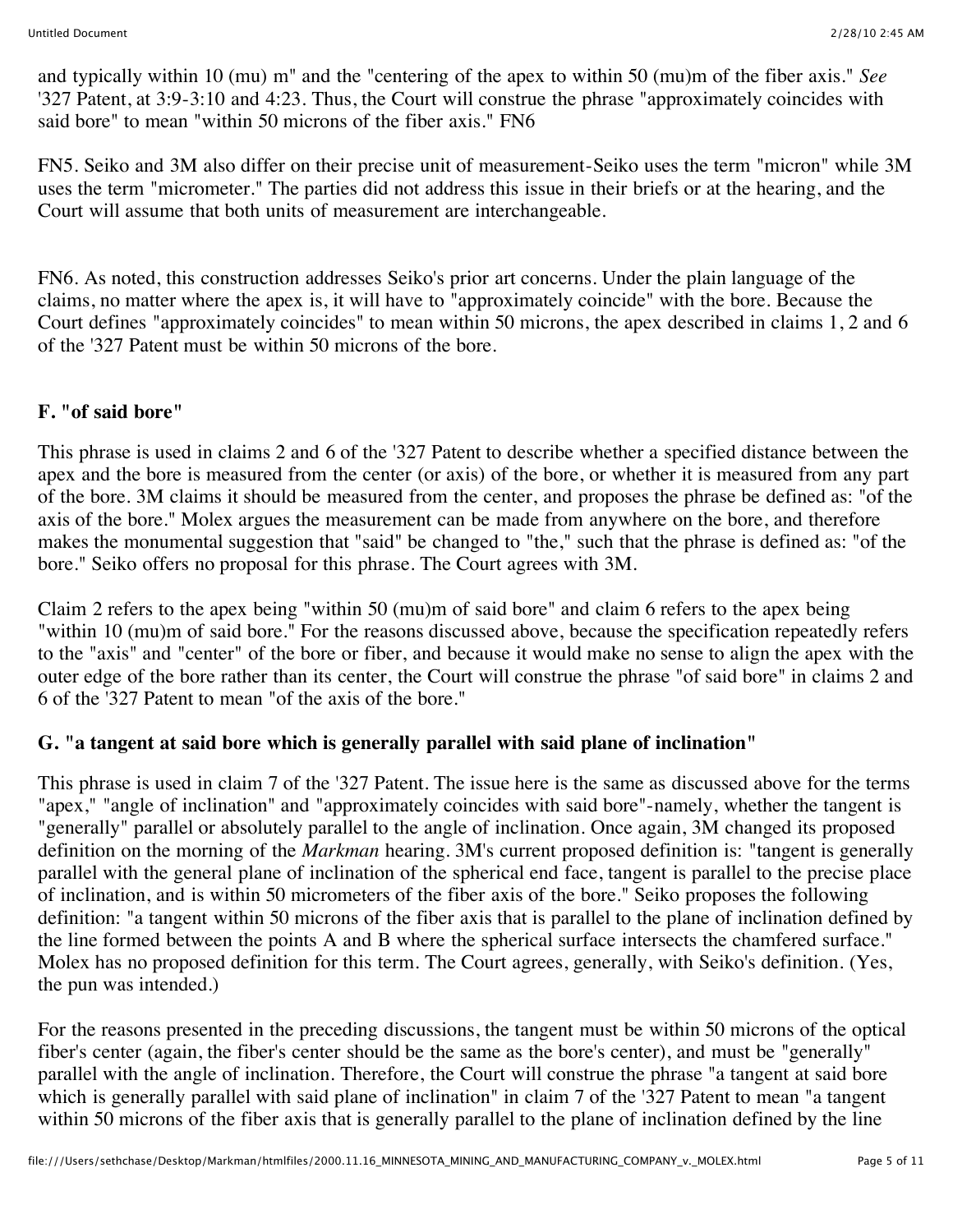formed between the points A and B of Figure 4 of the '327 Patent where the spherical surface intersects the chamfered surface."

# **III. The** '528 Patent

The '528 Patent describes the method of making the connector claimed in the '327 Patent. As an initial matter, four of the phrases the Court has defined for the '327 Patent are used in the '528 Patent. The Court therefore will give these terms the same definitions for the '528 Patent. *See* Abtox, Inc. v. Exitron Corp ., 131 F.3d 1009, 1010 (Fed.Cir.1997) (stating that identical or similar claim terms contained in related patents must be interpreted consistently). Specifically, the Court will construe the terms "chamfered surface," "adjacent," "angle of inclination" and "at said bore" as used in claims 1, 5-6, 13 and 16-18 of the '528 Patent, to mean the same as those terms have been construed (or, in the case of "adjacent," not construed) in the '327 Patent.

## **A. "a tangent at said bore which is parallel with the angle of inclination"**

This phrase is used in claims 1, 13 and 16-18 of the '528 Patent. The issue here is the same as discussed above, in analyzing the phrase "a tangent at said bore which is generally parallel with said plane of inclination" for claim 7 of the '327 Patent. This dispute presents one of the wonderful foibles of the patent application process. It appears the '528 Patent and the '327 Patent were handled by different patent examiners. As noted, the examiner for the '327 Patent allowed the term "generally parallel" in the above phrase as used in claim 7 of the '327 Patent. However, the examiner for the '528 Patent rejected the use of "generally parallel" in the same phrase as too indefinite, and told the patentee it needed to "disclose the confines of the term 'generally.' " *See* Plaintiff's Claim Construction Brief, Ex. 5, at 4. The patentee then removed the term "generally" from claims 1, 13 and 16-18 of the '528 Patent, and the claims were accepted by the examiner and ultimately by the patentee. In light of this contradictory language, the Court must now construe the term "parallel" in claims 1, 13, and 16-18 of the ' 528 Patent.FN7

FN7. The Court presumes the patent examiner for the '528 Patent had access to the earlier-filed '327 Patent. The prosecution history does not indicate, however, why the '528 Patent examiner decided to interpret the related patents in an inconsistent manner.

3M contends the term "parallel" in claims 1, 13 and 16-18 of the '528 Patent should mean "approximately parallel." Seiko contends the term should mean what it says-absolutely parallel. Molex proposes the term should mean "equal distance apart everywhere, and not generally parallel."

As noted, identical or similar claim terms contained in related patents generally must be interpreted consistently. *See* Abtox, Inc. v. Exitron Corp., 131 F.3d 1009, 1010 (Fed.Cir.1997). Thus, under this general principle, the Court generally would interpret the phrase at issue in the '528 Patent to mean "generally" parallel, to be generally consistent with the earlier-filed and accepted '327 Patent. However, this is not the general situation. This is a case where the Patent Office expressly rejected the use of "generally" in a second, related patent application, even though it had adopted an identical use of "generally" in the earlierfiled application. The patentee then accepted this as the final claim language. Under these circumstances, the Court sees no option but to accept the language unambiguously adopted by the Patent Office and the patentee for each patent, however inconsistent the language may seem. FN8 Accordingly, the Court will construe the phrase "a tangent at said bore which is parallel with the angle of inclination" in the ' 528 Patent as not including a tangent at said bore which is only "generally parallel" with the angle of inclination.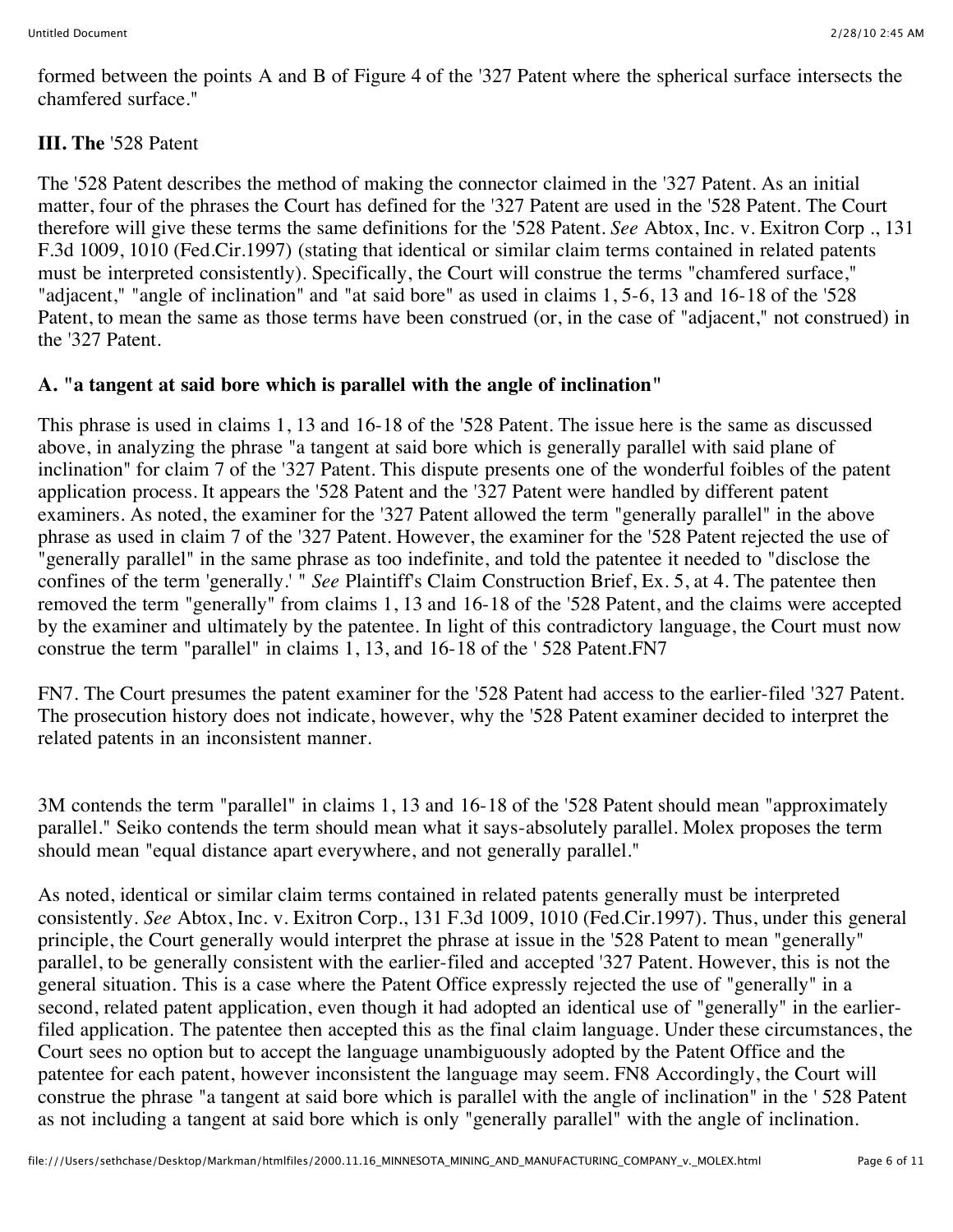FN8. The Court does note 3M's argument, that the specification of the '528 Patent discloses "the tangent at [the] apex may not be perfectly parallel with the line between points A and B." *See* '528 Patent, at 2:39- 2:40. As stated, however, the patent examiner expressly rejected the phrase "generally parallel" in the claim language for this patent. Neither 3M nor the other parties have presented any authority for the Court to overturn the express intent of the Patent Office in this case.

### **B. "polishing the ferrule at an angle (psi) = (theta) f(theta) ..."**

This phrase is used in claims 5 and 16 of the '528 Patent. The Court is hard pressed to determine the exact nature of the dispute here. Apparently, 3M and Molex disagree on whether the angle (psi) first must be calculated as a separate step, then followed by a second polishing step. 3M contends the phrase should not be "limited to intentionally first calculating the angle [(psi)] using the formula set forth [in claims 5 and 16] and then using the angle in the polishing step." *See* Plaintiff's Claim Construction Brief, at 17. However, 3M proposes no further definition of this phrase. Molex contends a multi-step process is involved, and proposes the following definition: "(1) determining an angle of inclination (theta), (2) measuring the end face VR and distances 'a' and 'b' from the chamfered ferrule to be polished, (3) determining the parameters f(theta), fs, VP and PQ, based upon Fig. 8, (4) calculating the angle (psi) from the recited formula, and (5) polishing the ferrule while maintaining the ferrule at the angle (psi) to the polishing surface." Seiko did not address this phrase in its claim construction brief.

After all parties expressed general confusion at the *Markman* hearing regarding the meaning of this phrase and precisely what issues were in dispute, the Court ordered the parties to file supplemental expert affidavits defining the phrase. Each party filed supplemental affidavits on August 14, 2000. The affidavits, while generally describing how the angle (psi) is calculated, are not particularly helpful in identifying or resolving the areas of dispute between the parties. In essence, both 3M and Seiko appear to agree on how the angle (psi) is calculated-namely, a person skilled in the art decides what angle of inclination he or she would like to use (the angle (theta)), measures (or calculates, using a blueprint) the diameter and radius of the end face, and measures (or calculates) the height and width of the chamfered surface, plugs these numbers into the formula, and out pops the angle (psi). *See* Declaration of Dr. A. Bruce Buckman, at para.para. 3-6; Affidavit of Matt Young, at para.para. 6-14. In this respect the affidavits of Seiko's and 3M's experts do no more than repeat in detail the formula provided in claims 5 and 16.FN9 The Court sees no need to further define this formula.

FN9. Molex's expert did not fare quite as well-after reading claims 5 and 16, he apparently threw his hands in the air and declared the claims hopelessly "incomplete and unclear." *See* Declaration of Igor Grois, at para. 11. For this reason, Molex argues the language of claims 5 and 16 is so confusing that it "preclude[s] giving the claims ... a definite meaning." Id. at para. 4.

With respect to the actual issue here-the entire process of "polishing" the ferrule at angle (psi)-3M's expert does not address whether the angle calculation and polishing is a two-step process; he first explains how the angle (psi) is calculated, then concludes only with "[t]he claim is infringed if one polishes ferrules using an angle (psi)." *See* Buckman Declaration, at para. 6. Seiko's expert, after describing in detail how to calculate the formula listed in claims 5 and 16, concludes that, once the angle (psi) is calculated, then the ferrule "should be polished at this constant angle (psi)>>>>>>, in a single step process." *See* Young Affidavit, at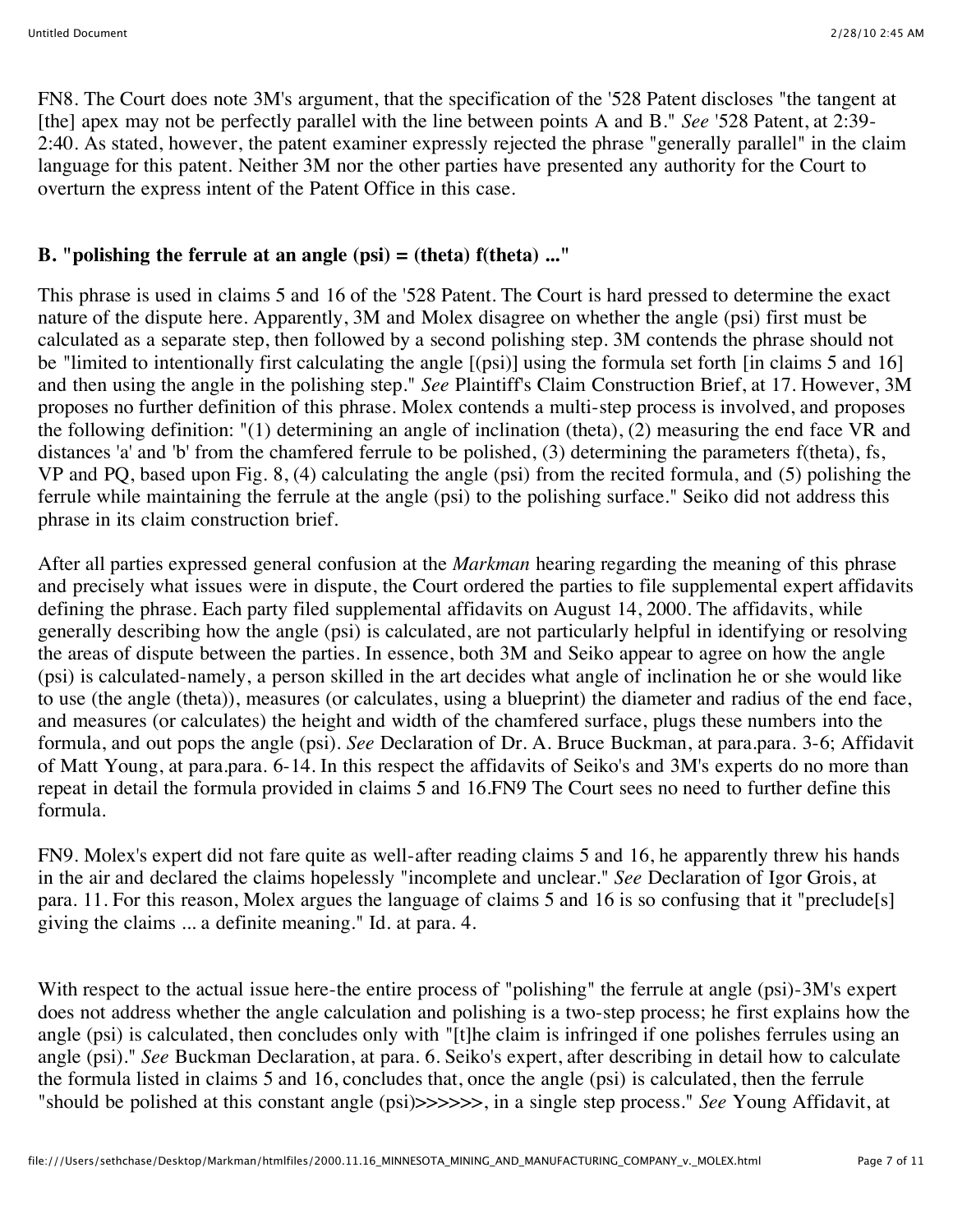para. 15. He further contends the ferrule starts with a "blank" or unpolished face, and the "single step" is to polish the blank ferrule at angle (psi). *See* id. at para.para. 7 and 11. Molex's expert contends the processes in claims 5 and 16 could involve either the single step of polishing a blank ferrule at the angle (psi), or could involve the multi-step process of first polishing the ferrule to create a flat, angled end face, and then polishing this end face again at the angle (psi)>>>>>> to create a rounded end. *See* Grois Declaration, at para. 12.

The Court agrees that, as a matter of common sense, the angle (psi) must first be determined before a person skilled in the art can begin polishing at that angle. However, the Court does not agree with Seiko and Molex's argument that claims 5 and 16 be limited solely to a "single polishing step." Claim 5 is dependent on claim 1. Claim 1 clearly discloses a two-step process, of first "forming a flat surface at the distal end of the ferrule, oriented with respect to ... the angle of inclination," and then of "polishing the flat surface" at an "oblique angle [ ] greater than the angle of inclination." *See* '528 Patent, at 8:29. Thus, claim 5 does not involve the "single step" of polishing a "blank" ferrule at the angle (psi)-it is a multi-step polishing process. Claim 16 is an independent claim. It does not describe the first step of polishing the ferrule end to form a flat, angled surface. Rather, it describes simply polishing the ferrule end (whether it is "blank" or prepolished) at the angle (psi) to form a rounded surface. *See* '528 Patent, at 11:15. Thus, the method of claim 16 is broad enough to encompass either single-step or multi-step polishing, in forming the rounded end of the ferrule. This construction comports with the specification, which discloses "a single polishing step" as one possible method of polishing to form the rounded end face. *See* '528 Patent, at 6:58.

Accordingly, the Court will construe the phrase "polishing the ferrule at an angle (psi) = (theta) f(theta) ..." in claims 5 and 16 of the ' 528 Patent to first require a person skilled in the art to calculate the polishing angle, (psi), before polishing the ferrule end at that angle. The Court will further construe this phrase as used in claim 5 to include a multi-step polishing process as described in claim 1. The Court will finally construe this phrase as used in claim 16 to include either a multi-step or a single-step polishing process.FN10

FN10. The Court notes the ill-conceived nature of requiring a federal judge to construe a phrase such as "polishing the ferrule at an angle (psi)psi $>> \gt>> \gt>=$  (theta) f(theta) ..." solely by reading affidavits, articles or patent applications that most federal judges cannot understand. Unfortunately, this problem will continue until Congress or the Supreme Court realizes that, for the same reason the Federal Circuit was established, a separate federal district court should be established for patent cases.

## **C. "oblique angle (phi) is approximately determined according to the equation ..."**

This phrase is used in claim 6 of the '528 Patent, to calculate the angle of the polishing pad used to form a rounded surface on the ferrule end. As with the above phrase, the parties' arguments on this issue are not models of clarity. It appears, however, that the parties generally dispute whether claim 6 requires a person skilled in the art to first calculate the angle (phi) before polishing the ferrule end at that angle.FN11 3M contends it does not; Seiko and Molex contend otherwise.

FN11. The parties apparently do not dispute whether the polishing described in claim 6 can be achieved in a "single step." Claim 6, like claim 5, is dependant on claim 1. Therefore, it is clear that a multi-step polishing process is involved in claim 6.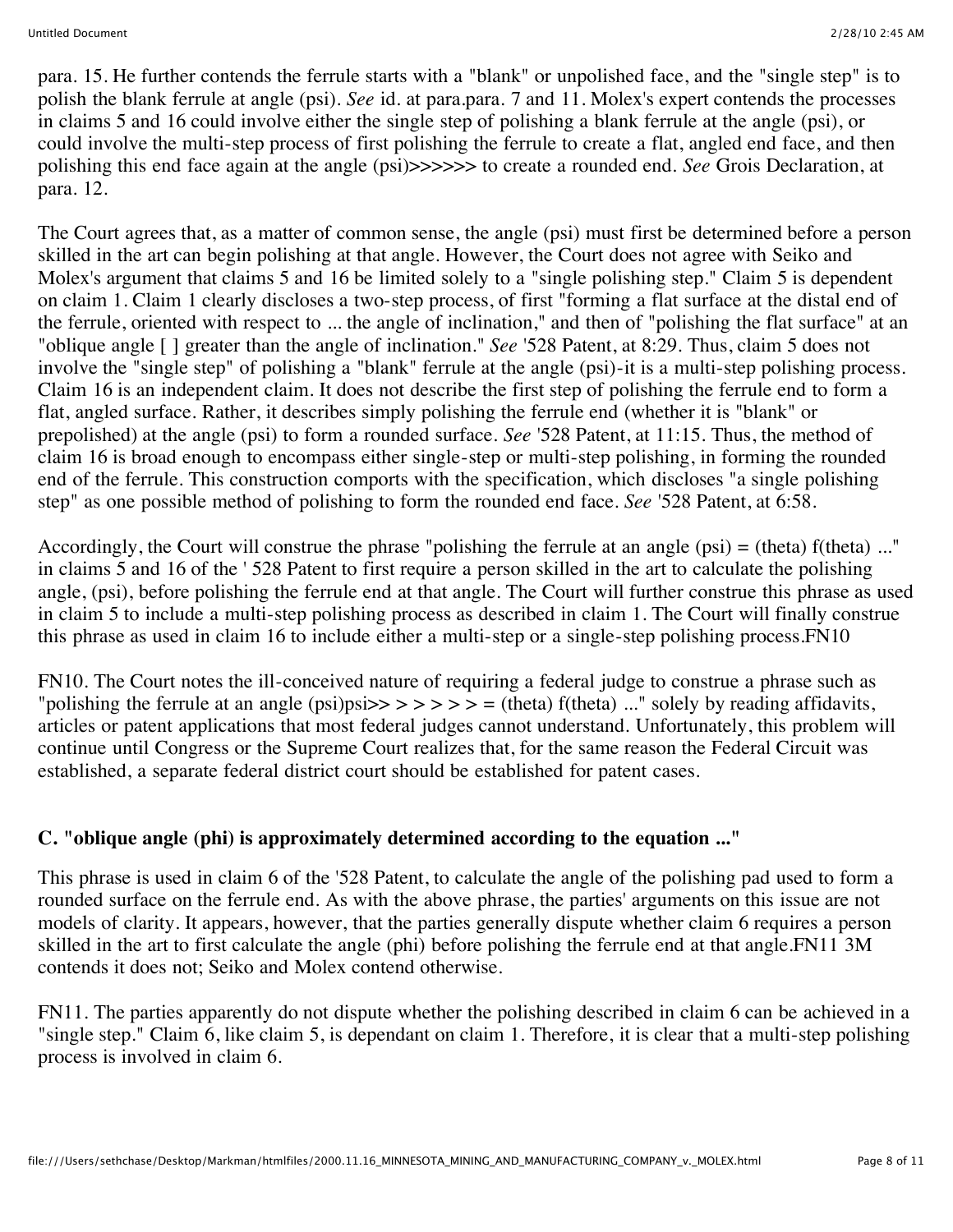Molex proposes the following definition for this phrase: "(1) determining a desired angle of inclination, (2) determining the distances BF and AF, based upon Fig. 4 of the patent, (3) calculating a polished angle (phi), greater than the angle of inclination, based upon the formula set forth in the claim, and (4) polishing the flat surface of the ferrule while maintaining the ferrule at the determined angle (phi) greater than the angle of inclination." The other parties provide no proposed definitions.

For the same reasons as discussed in the analysis of claims 5 and 16 of the ' 528 Patent, the Court will construe the phrase "oblique angle (phi) is approximately determined according to the equation ..." in claim 6 of the ' 528 Patent to first require a person skilled in the art to calculate the polishing angle, (phi), before polishing the ferrule end at that angle.

### **D. "maintaining the ferrule at an oblique angle with respect to the pad"**

This phrase is used in claims 1, 13 and 17-18 of the '528 Patent. Seiko argues this phrase should be defined as: "keeping the ferrule at a constant unvarying angle that is oblique." At the *Markman* hearing, 3M's counsel indicated 3M agrees with Seiko's definition. Molex offers no proposed definition for this phrase. The Court will adopt Seiko's definition. As Seiko correctly points out, the specification always refers to the polishing angle in the singular, and nowhere does it talk about the oblique angle continuously varying over a range of angles. Therefore, the Court will construe the phrase "maintaining the ferrule at an oblique angle with respect to the pad" in claims 1, 13 and 17-18 of the '528 Patent to mean "keeping the ferrule at a constant unvarying angle that is oblique."

### **E. "forming a convex surface"**

This phrase is used in claims 13 and 18 of the '528 Patent. Molex proposes this phrase be defined as: "forming a convex surface in a manner other than polishing the ferrule on a polishing surface at the oblique angle specified in the final paragraph of the claim." Seiko offers no proposed definition. At the *Markman* hearing, 3M's counsel agreed to Molex's proposed definition. Therefore, the Court will construe the phrase "forming a convex surface" in claims 13 and 18 of the '528 Patent to mean "forming a convex surface in a manner other than polishing the ferrule on a polishing surface at the oblique angle specified in the final paragraph of the claim."

## **F. process of creating the spherical end in claim 16**

Finally, the parties disagree on whether the process described in claim 16 is limited to a single step. 3M claims it is not. Seiko argues "the imparting step in claim 16 requires that it be performed in a single step without the formation of a temporary surface and further requires that the angle (psi) be constant and unvarying." Molex does not directly address this issue.

Claim 16 discloses a method "comprising the steps of" obtaining the ferrule and then polishing the ferrule, to form a rounded end face. *See* '528 Patent, at Claim 16. The Court has already determined the process of polishing the ferrule end face in claim 16 can comprise either a one-step or multi-step process. Therefore, the Court agrees with 3M on this issue. In addition, as noted 3M's counsel at the *Markman* hearing agreed the polishing for several claims, including claim 16, involves "keeping the ferrule at a constant unvarying angle that is oblique." Therefore, the Court has already decided this issue as well.

In accordance with the foregoing, the Court enters the following order: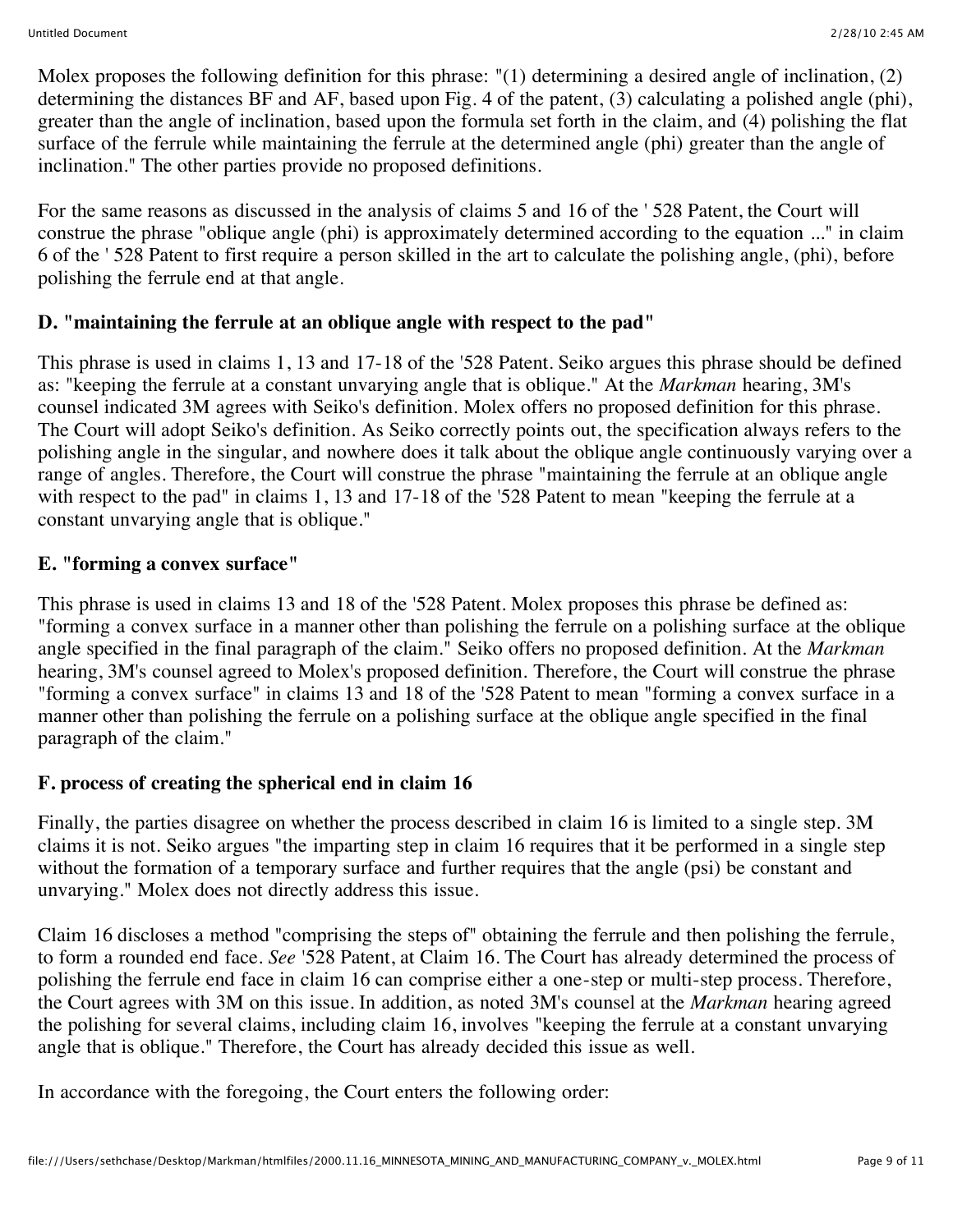IT IS ORDERED that the attached construction of the patent claims will be incorporated into any jury instructions given in this cause and will be applied by the Court in ruling on the issues raised in summary judgment.

### **CONSTRUCTION OF CLAIMS**

## U.S. PATENT NO. 5,458,528

#### *Disputed Terms*

The phrase "chamfered surface" means chamfered or beveled surface.

The phrase "angle of inclination" means the line formed between the diametrically opposed points A and B of Figure 1 of the '327 Patent, where the spherical surface intersects the chamfered surface.

The phrase "at said bore" means within 50 microns of the fiber axis.

The phrase "a tangent at said bore which is parallel with the angle of inclination" does not include a tangent at said bore which is only "generally parallel" with the angle of inclination.

The phrase "polishing the ferrule at an angle  $(psi) = (theta) f(theta) \rightarrow \rightarrow \rightarrow \rightarrow \cdots$ " first requires a person skilled in the art to calculate the polishing angle, (psi), before polishing the ferrule end at that angle. As used in claim 5, this phrase refers to a multi-step polishing process. As used in claim 16, this phrase includes either a multi-step or a single-step polishing process.

The phrase "oblique angle (phi) is approximately determined according to the equation ..." first requires a person skilled in the art to calculate the polishing angle, (phi), before polishing the ferrule end at that angle.

## *Stipulated/Undisputed Terms*

The phrase "maintaining the ferrule at an oblique angle with respect to the pad" means keeping the ferrule at a constant unvarying angle that is oblique.

The phrase "forming a convex surface" means forming a convex surface in a manner other than polishing the ferrule on a polishing surface at the oblique angle specified in the final paragraph of the claim.

## **CONSTRUCTION OF CLAIMS**

## U.S. PATENT NO. 5,351,327

The phrase "chamfered surface" means chamfered or beveled surface.

The phrase "generally spherical" means approximating a spherical surface such that one skilled in the art may identify an apex.

The term "apex" means that point on a spherical surface whose tangent is generally parallel with the angle of